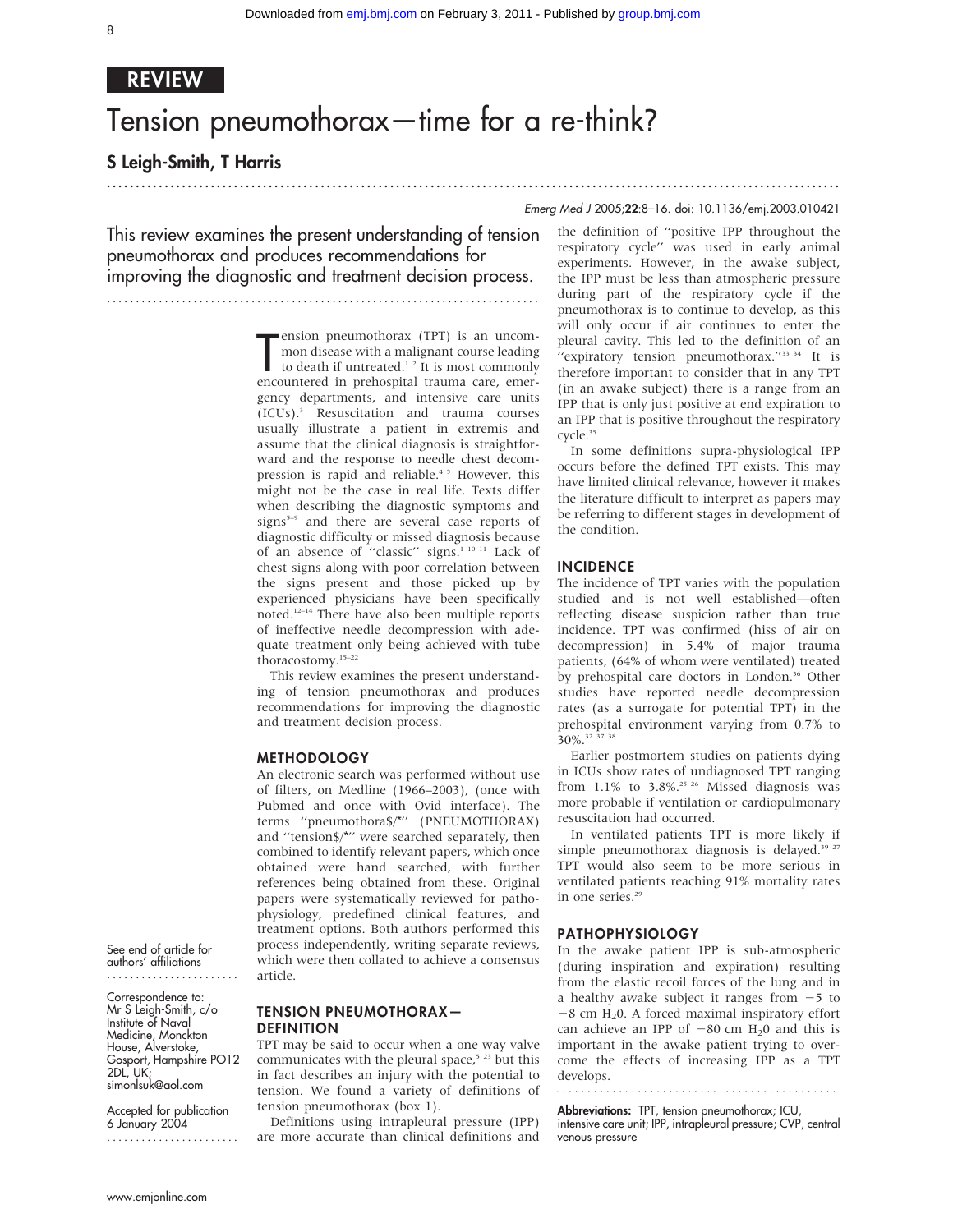### Box 1 Different definitions of tension physiology in a patient with a pneumothorax

Presence of:

- $\bullet$  severe clinical manifestations<sup>24</sup>
- $\bullet$  hiss of air on thoracic needle decompression<sup>24 25</sup>
- $\bullet$  mediastinal shift
- $-$  on chest radiograph at postmortem examination<sup>26</sup>
- $-$  +/  $-$  diaphragmatic depression on chest radiography<sup>24</sup>
- diagnosed clinically or on chest radiography in a ventilated patient<sup>27</sup>
- haemodynamic compromise with
- haemodynamic improvement and release of gas on tube thoracostomy<sup>28</sup>
- $-$  opposite mediastinal shift on chest radiography<sup>28</sup>
- expanding pneumothorax<sup>30</sup>
- ipsilateral intrapleural pressure
- higher than atmospheric pressure<sup>31</sup> <sup>32</sup>
- positive throughout the respiratory cycle<sup>30</sup>
- positive during expiration<sup>33</sup> 34

In contrast with this the paralysed, sedated, and ventilated patient has gas delivered under supra-physiological positive pressure. Inspiratory pressures are often in excess of +20 cm H20 along with either physiological expiratory alveolar pressures or positive end expiratory pressure levels upwards of  $+5$  cm  $H_20$ .

Between the two extremes of awake and ventilated patients lie various levels of sedation and ventilatory support modes commonly used in ICUs. However, for simplicity we have assigned the evidence to two groups—awake (spontaneously ventilating) or ventilated.

Pneumothorax develops secondary to a breach in the visceral, parietal, or mediastinal pleura and is termed spontaneous (simple, idiopathic), traumatic, or iatrogenic depending on the precipitant. It is termed primary when in the absence of underlying clinically apparent respiratory disease and secondary if resultant from underlying pulmonary pathology.

If the pleural defect functions as a one way valve, air enters the pleural cavity on inspiration but is unable to exit on expiration, leading to increasing ipsilateral IPP. This will cause further lung collapse, chest wall expansion, diaphragmatic depression, and (dependent on mediastinal distensability) contralateral lung compression.

#### ANIMAL MODELS—AWAKE

Animal experiments use intrapleural catheters to induce expanding pneumothoraces and early experiments in awake dogs noted a significant fall in cardiac output,<sup>40 41</sup> which was most pronounced in the anaesthetised animals.42 This led to the theory of thoracic vein compression, right heart compression, and great vessel kinking causing reduced cardiac filling.<sup>40 41</sup> It was however noted that—unlike humans—the dog's mediastinum was flimsy and unable to maintain a pressure gradient between the two pleural spaces,<sup>42 43</sup> along with being perforate, resulting in unilaterally introduced air spreading bilaterally.<sup>40</sup> <sup>44</sup> These differences permit more direct transmission of IPP to central structures.3 Despite this difference the theory of great vessel kinking as a cause of cardiovascular collapse persists in studies and textbooks.

Later studies used goats, swine, and sheep, which—like humans—have an intact and fixed mediastinum.<sup>30</sup> <sup>33</sup> <sup>45</sup> <sup>46</sup> In one of these studies the animals were lightly anaesthetised (but spontaneously ventilating), $30$  and in all others they were fully awake. $33 \times 45 \times 47$  These animals were able to maintain negative contralateral IPP, even after significant positive ipsilateral IPP occurred in the end expiratory phase<sup>33 47</sup> and sometimes throughout the whole respiratory cycle.<sup>30</sup>

One study induced bilateral TPT in dogs<sup>45</sup> to overcome the dog model validity problems mentioned above, but this may negate any contralateral thoracic compensatory mechanisms, which occur with unilateral TPT.

These studies showed a variety of progressive compensatory mechanisms (box 2) before final collapse with some animals tolerating extreme degrees of "tension" very well.<sup>30 45</sup>

Minute volume and ventilation (to normocapnia) were preserved until a very late stage despite universal findings of progressive and severe hypoxia,<sup>30</sup><sup>33 45</sup><sup>47</sup> which suggests pulmonary shunting and parenchymal collapse as the main causes of hypoxia.<sup>30 45 47</sup>

Despite falling stroke volumes cardiac output was almost universally preserved throughout<sup>30 33 45 47</sup> with one study noting a 19% increase in BP.47 In all these studies just two animals (both immature monkeys with mobile mediastinums) developed hypotension immediately before death from respiratory arrest, but cardiac output was still 70% normal at this stage.<sup>30</sup> Preservation of cardiac output is through a progressive tachycardia, incomplete transmission of positive IPP to the mediastinum, and increasingly negative contralateral intrathoracic pressure preserving the venous return.30 33 47

There was minimal evidence of right sided venous obstruction with only bilateral TPTs causing a linear rise in central venous pressure (CVP).<sup>45</sup> Only one of the three unilateral TPT studies found increased superior and inferior vena caval pressures and these occurred in the agonal stages of respiration.30 Despite this there was no evidence of one specific point of obstruction or kinking in the circulation<sup>30</sup> and it was felt that unilateral tension does not mechanically compromise cardiac output.<sup>30</sup><sup>33</sup>

The dominant physiological feature during decompensation was progressive respiratory failure with death from respiratory not cardiovascular arrest.<sup>30</sup><sup>33</sup> This was postulated to be attributable to; myocardial hypoxia, central hypoxemia with hypoxic suppression of the respiratory centre, restrictive ventilatory defect, decreased efficiency of hypoxic intercostal muscles at the hyperinflated chest wall, and depression of the ipsilateral hemi-diaphragm from positive IPP.<sup>30</sup> <sup>33</sup> <sup>47</sup>

### Box 2 Compensatory mechanisms during tension pneumothorax in awake animals<sup>30</sup> 33 45 47

#### **Respiratory**

- Increasing respiratory rate
- Increasing tidal volume
- Contralateral
- increasingly negative IPP excursions
- increasing chest wall expansion

#### **Cardiac**

• Tachycardia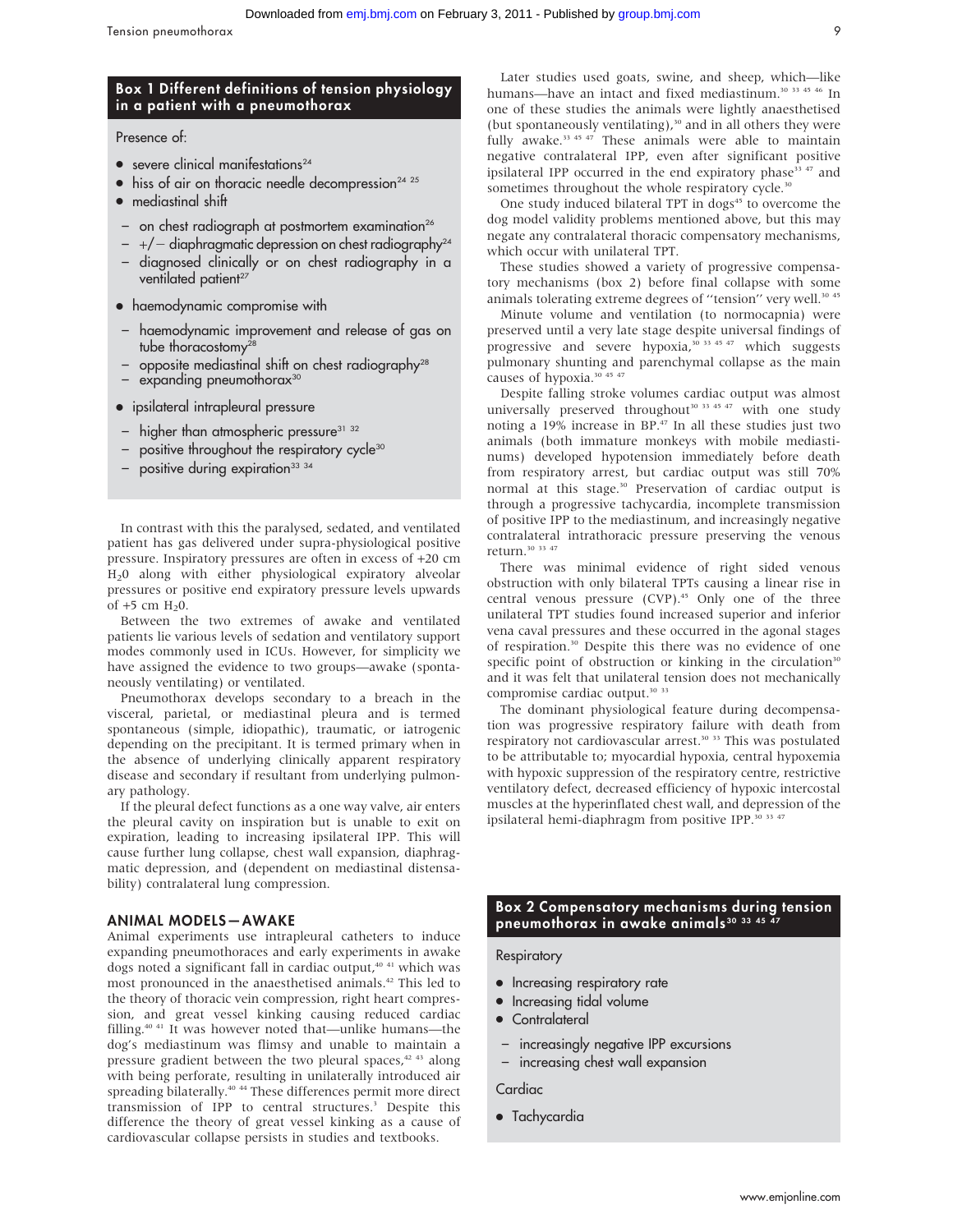### ANIMAL MODELS—VENTILATED

The effect of raised IPP is very different if the animal is ventilated and sedated, as the cardiorespiratory compensatory mechanisms (box 2) are impaired. Also, during ventilation increased alveolar pressure may obstruct cardiac output, and if alveolar pressure rises above pulmonary venous (or pulmonary arterial) pressure cardiac output will be reduced.<sup>48</sup>

Studies of increasing IPP in ventilated sheep and swine support this suggestion, along with showing progressive hypoxia as the earliest sign, and an immediate rise in CVP.<sup>46 49</sup> Hypotension and tachycardia occurred after pneumothorax of 47% total lung capacity and were progressive, being well tolerated up until eventual and sudden cardiovascular collapse at pneumothorax of roughly 90% total lung capacity. Death occurred soon after at which point  $Sp_2$  was <50%, and CVP equalled IPP suggesting complete occlusion of venous return at this pre-terminal stage.49 Other findings were; V/Q mismatch, alveolar compression, and hypercapnia.<sup>46 49</sup> These results suggest that a more rapid deterioration and early reduction in cardiac output is expected in ventilated patients.<sup>3 50</sup>

### TENSION PNEUMOTHORAX IN HUMANS Awake patients

Box 3 summarises the symptoms and signs from the 18 case reports found in our literature search. The time lag from initial symptoms or thoracic insult to diagnosis ranged from a few minutes to over 16 hours. Awake patients (unlike ventilated patients) manifest the compensatory mechanisms,<sup>3</sup> which have been clearly shown in animal studies (box 2). This leads to the disease being progressive and primarily respiratory (at least in appearance to the clinician) during the compensatory phase,<sup>30</sup> with hypoxemia being predominant.<sup>3</sup> The evidence suggests that patients have progressive respiratory deterioration with final respiratory arrest, although rare cases of cardiac collapse are reported for which the mechanism remains unclear. Cyanosis and neurological sequelae are partially treatable with oxygen delivery to the patient and are hence variably present. The key to interpreting the early signs of hypoxia and respiratory distress is the degree of severity, but more importantly a pattern of relentless progression in a patient at risk of tension pneumothorax.<sup>3</sup><sup>51</sup>

### Ventilated patients

One case series of 71 patients with advanced TPT because of significant time delays before diagnosis (table 1) and 25 other case reports (box 4) were found in the literature search.

Diagnosis of TPT in ventilated patients rests with index of suspicion and recognition of supportive diagnostic features that the evidence shows to have more consistency than those found in awake patients. The development of tension is dependent on a pressure gradient between IPP and alveolar pressure. Ventilation will increase gas flow through the pleural defect, allowing more air to pass per unit time. This gives a more rapid IPP rise with earlier mechanical compressive effects and rapid progress to cardiorespiratory collapse, which will be further hastened by trauma and greater lung damage.<sup>3</sup> <sup>78 79</sup> Lung disease (ARDS/pulmonary haemorrhage/contusion) may also hasten decompensation by reducing lung compliance hence limiting lung collapse and thereby resulting in a greater IPP increase for any given gas volume.<sup>80</sup>

A sudden fall in  $Sp0<sub>2</sub>$  followed by hypotension (over a few minutes) was noted in Steier's large case series, is consistently found in the individual case reports and is also seen in reports from prehospital trauma care.<sup>36 81</sup> There was only one report of slow development of TPT in a ventilated

#### www.emjonline.com

### Box 3 Symptoms and signs of tension pneumothorax from case reports in awake patients<sup>3</sup> 11 12 20 51-58

Universal findings

- Chest pain
- Respiratory distress

Common findings (50%–75% cases)

- Tachycardia
- Ipsilateral decreased air entry

Inconsistent findings  $\left| \langle \rangle 25 \rangle \right|$  of cases)

- $\bullet$  Low Sp0<sub>2</sub>
- Tracheal deviation
- Hypotension

Rare findings (about 10% cases)

- Cyanosis
- Hyper-resonance
- Decreasing level of consciousness
- Ipsilateral chest
- Hyper-expansion
- Hypo-mobility
- Acute epigastric pain
- Cardiac apical displacement
- Sternal resonance

patient—and this patient was partially self ventilating while unsedated.75

Because of this sudden presentation, TPT in ventilated patients is more likely if the original pneumothorax is missed.39 In the prehospital environment this means a low threshold for performing tube or finger thoracostomy must be maintained in ventilated trauma patients.<sup>36 81 82</sup> In hospital, prevention depends on early diagnosis of pneumothorax. Although the chest radiological signs signs may be subtle (box 5) other alternatives for diagnosis exist such as: computed tomography, $83$  or ultrasound  $84$  (with a negative predictive value as high as 100%).<sup>85</sup>

The risk factors for pneumothorax misdiagnosis in ICU include: ventilation, unusual radiological location of pneumothorax, changed patient mental status, and lack of senior medical cover at the time of original presentation.<sup>87-89</sup>

| pneumothorax (TPT) in ventilated patients-case<br>series of 71 patients. <sup>27</sup> |            |
|----------------------------------------------------------------------------------------|------------|
| Signs of advanced TPT                                                                  | Percentage |
| Subcutaneous emphysema                                                                 | 100        |
| Tachycardia                                                                            | 95         |
| Decreased breath sounds                                                                | 87         |
| Hyper-resonance                                                                        | 85         |
| Systolic BP<90                                                                         | 81         |
| Cyanosis                                                                               | 75         |
| Low pa02                                                                               | 70         |
| Tracheal deviation                                                                     | 60         |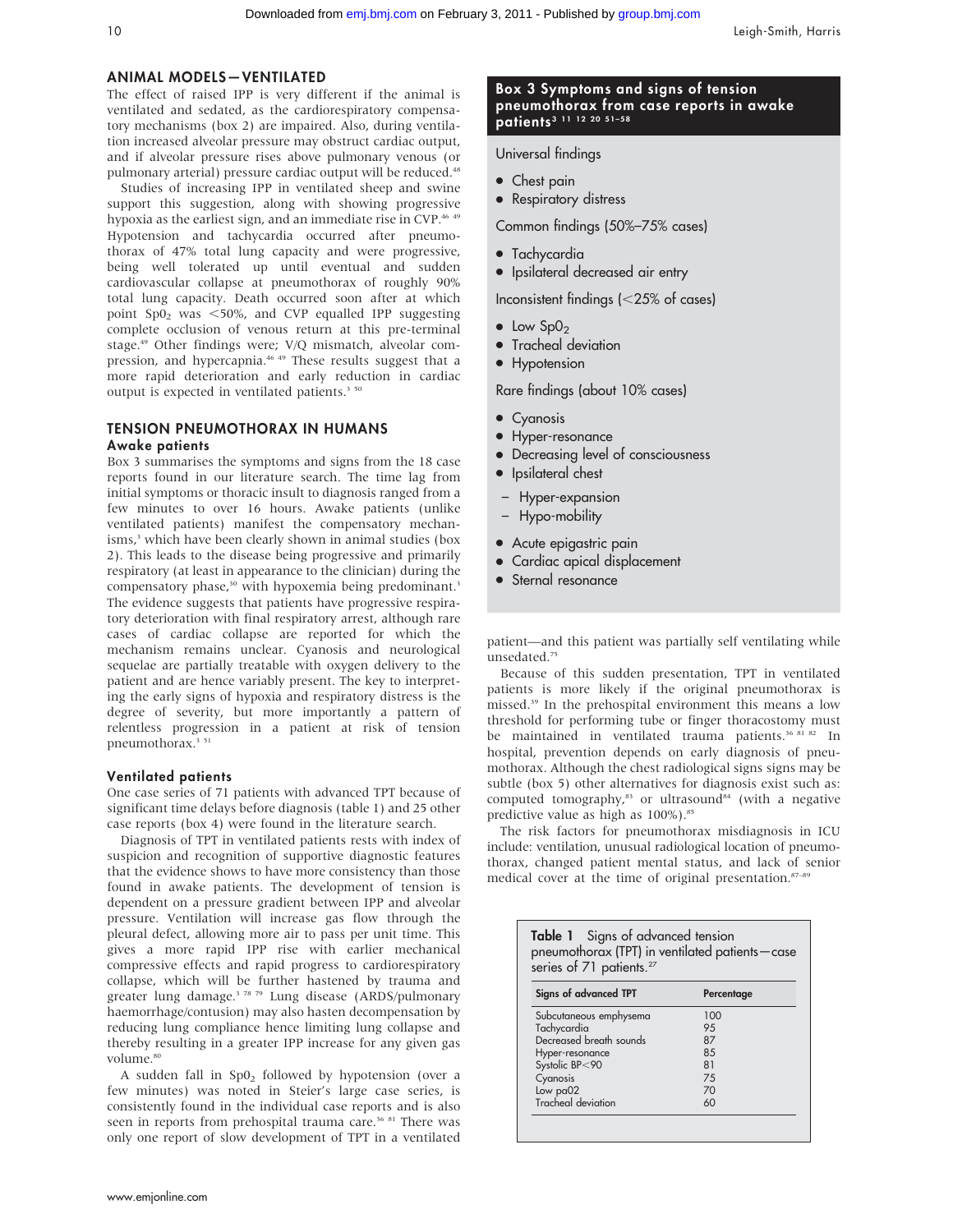### Box 4 Signs of tension pneumothorax in ventilated patients—individual case reports 1 10 28 49 50 59–77

Universal findings

- Rapid onset
- $\bullet$  Immediate and progressive decrease in arterial and mixed venous  $SpO<sub>2</sub>$
- $\bullet$  Immediate reduction in cardiac output  $+/-$  BP

Common findings (each in about 33% of cases)

- High ventilation pressures
- Ipsilateral chest:
- Hyper-expansion
- Hypomobility
- Decreased air entry

Inconsistent findings (each in about 20% of cases)

- Surgical emphysema
- Venous distension

Rarities that might make diagnosis difficult include bilateral TPT and loculated TPT causing cardiorespiratory compromise. The latter may occur if lung is bound to the chest wall by adhesions, (from parenchymal or pleural disease) so that it appears partially expanded on chest rdiography.<sup>21</sup> <sup>24</sup> <sup>39</sup> <sup>56</sup> <sup>76</sup> 8

#### MEDIASTINAL DEVIATION

Review articles of the chest radiological findings in TPT,<sup>24 90</sup> and case reports with chest radiographs<sup>3 10 11 52-54 58</sup> note mediastinal shift to be an inconsistent finding, which can also occur in the absence of TPT.<sup>10 24 52 75 91 92</sup> The most severe mediastinal displacement described was in a 5 year old boy,<sup>53</sup> which is in keeping with Rutherford's<sup>30</sup> comments (and chest radiographs showing) the mobility of the mediastinum in children and immature monkeys in contrast with the immobility in adults and goats. Children may therefore suffer more rapid TPT development because of the more mobile mediastinum.<sup>30</sup>

Even with chest radiological evidence of mediastinal displacement the trachea is often noted to be central—or uncommented upon in the case report.<sup>3 10 11 52–54 58</sup> <sup>93</sup> Tracheal displacement is not commented upon in any of the animal experiments. Tracheal displacement was absent in all of the patients in a series of 108 suspected TPTs treated by paramedics with needle decompression<sup>38</sup> and present in only 1% of those receiving needle decompression by flight nurses in another series.<sup>94</sup> Even when tracheal displacement is known to be present the odds ratio for experienced physicians to correctly diagnose this has been shown to be no better than 50:50—that is, the same as tossing a coin.14 We suggest that tracheal displacement is neither diagnostic of TPT nor does its absence exclude the diagnosis.

#### CHEST SIGNS

Changing signs of chest mobility and expansion are poorly described features of this disease only being mentioned in one text reviewed<sup>7</sup> of five major titles.<sup>5-1</sup>

Ipsilateral hyper-expansion has been noted rarely in awake case reports although slightly more often in ventilated case reports but is to be expected when considering the pathophysiology. It occurs as a result of the maximal

### Box 5 Chest radiological signs of pneumothorax

### Ipsilateral

- sharp lung edge running parallel to the chest wall
- $\bullet$  lucency
- deep lateral costo-phrenic angle (deep sulcus sign)<sup>86</sup>
- abdominal quadrant hyperlucency

inspiratory efforts required to overcome the developing positive IPP with a transiently negative IPP for inspiration in awake patients. It also occurs as a result of the steadily expanding thoracic volume in both awake and ventilated patients. Ipsilateral chest hyper-expansion is consistently present on chest radiographs taken of TPT (evidenced by individual case reports,  $3^{352}$  53 70 75 reviews of chest radiography in TPT,<sup>24 90</sup> and animal experiments<sup>30</sup>) and was well shown in the awake animal experiments.

Ipsilateral chest hypo-mobility may occur as a result of pain—pleuritic or from associated rib fractures. It will also occur in the latter stages as a result of movement limitation secondary to the hyper-expansion.

Contralateral hyper-mobility is expected in awake cases as part of the compensation to generate highly negative IPPs and this is well shown in the awake animal studies.

It may be that the infrequent description of chest expansion and mobility signs may be attributable to the subtlety in their identification. Elicitation of these signs requires careful, longitudinal examination of the chest from the height of the patient, which is difficult in a critical clinical situation that potentially requires rapid management.

Other potential chest signs include ipsilateral added sounds, such as wheeze or crackles,<sup>3</sup> the well described findings of decreased air entry with or without increased percussion note, sternal resonance, and displaced apex beat.

#### CARDIAC SIGNS

In awake patients only two case reports had early hypotension, which may have been related to TPT but one of these had significant other trauma as a possible explanation. Four patients developed hypotension between three and 16 hours after their initial insult, which had other potential causative factors (haemothorax, localised ventral TPT, myocardial ischaemia, bradycardia) in all but one. BP was preserved in all other 12 cases with tachycardia being noted in eight and no heart rate data in 10.

There was no evidence of great vessel obstruction in awake patients,<sup>30</sup> who (through respiratory decompensation), may lack the capacity to achieve this level of IPP. Even when mediastinal shift is evident on chest radiogrphy there is evidence of poor correlation with haemodynamic status.<sup>93</sup> Decreased BP or cardiac output are not common in awake patients and if found are likely to be attributable to other pathology or the hypoxic effects of TPT when it is in the advanced stages. TPT induced hypotension and/or rapidly decreasing  $SpO<sub>2</sub>$  is almost certainly pre-terminal.

Distension of neck veins is infrequently commented upon in both case reports and animal experiments, will only occur if there is no coexisting hypovolaemia and even then may be obscured by a cervical collar in trauma.

The decreased cardiac output in ventilated patients is consistent, early, and progressive. It is probably attributable to a combination of hypoxaemia,<sup>3 95</sup> diminished blood flow through the collapsed lung,<sup>30 96 97</sup> reduced venous return, and possibly great vessel/ventricular compression.<sup>47 49</sup> Hypotension is pre-terminal<sup>3 30 49</sup> and if TPT is not recognised and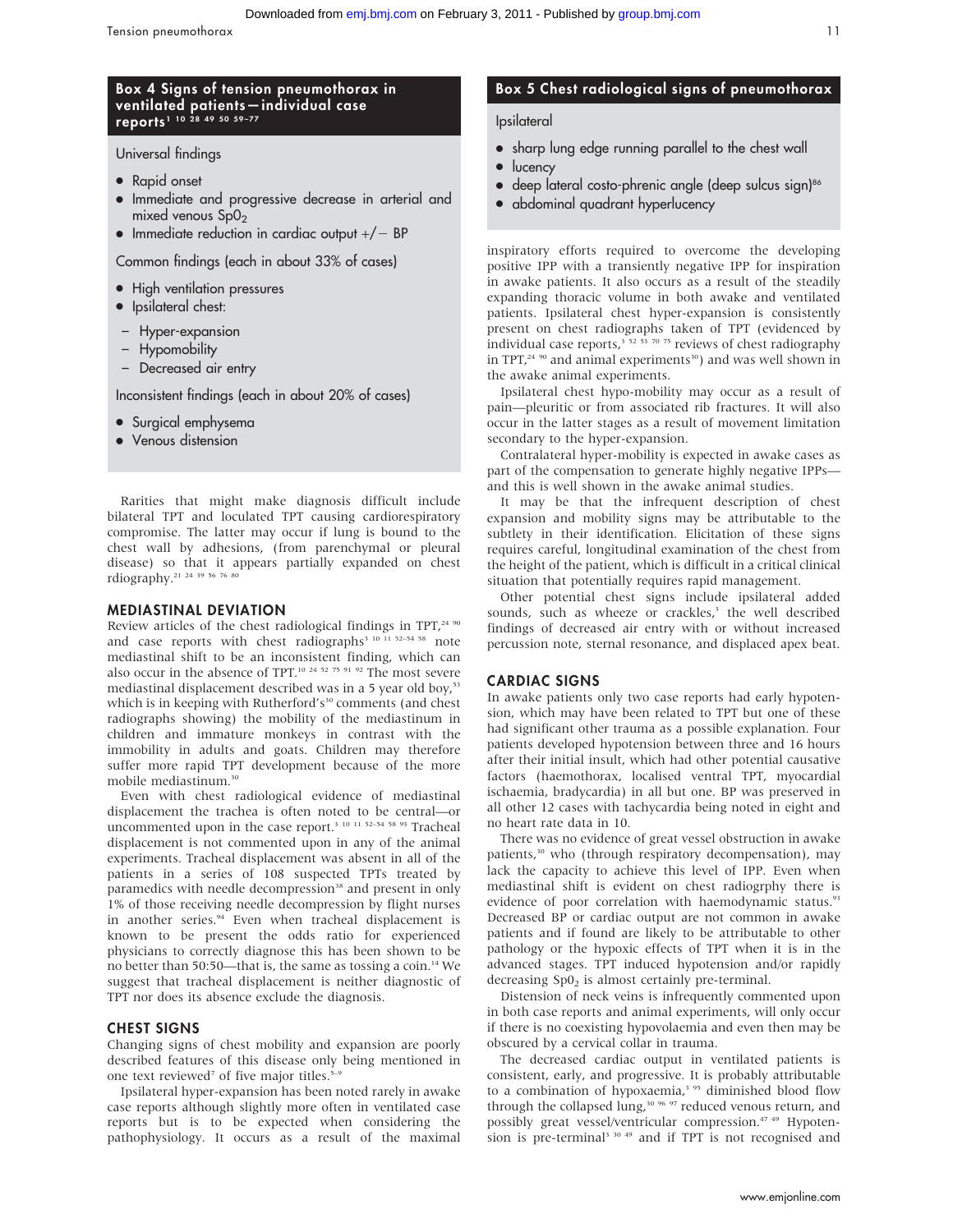treated urgently it is especially likely in ventilated patients to lead to sudden cardiac arrest.<sup>1 10</sup>

### CHEST RADIOGRAPHY IN TENSION PNEUMOTHORAX

Box 6 lists the chest radiological findings of tension pneumothorax. It should be noted that merely looking for mediastinal shift may not give conclusive differentiation of a TPT from a simple pneumothorax as this may occur in both conditions.24 34 In rare cases a loculated anterior TPT may exist that will only be visible on a lateral chest radiography or computed tomography.<sup>56 76 98 99</sup>

The use of chest radiography to diagnose TPT has been associated with a fourfold increase in mortality based on the evidence from two studies in ventilated patients who waited between 30 minutes and eight hours for the chest radiograph.<sup>27 87</sup> This high mortality was almost certainly attributable to the prolonged delay when the diagnosis was not made clinically or the chest radiograph was misinterpreted. The high conversion rate from pneumothorax to TPT in ventilated patients<sup>27</sup> further alerted clinicians to diagnose the condition earlier and treat before chest radiograph. The concept of; ''the chest radiograph that should never have been taken," has since been emphasised.<sup>3 5 35 100</sup>

However, other evidence does not support this blanket statement. Chest radiography has been used (apparently without adverse outcome) to confirm TPT diagnosis in stable patients with equivocal diagnostic signs, $52\frac{53\frac{70}{75}}{50\frac{75}{70}}$  so avoiding unnecessary morbidity and potentially offering alternative diagnoses.<sup>101</sup> Chest radiography has also diagnosed unexpected TPT in unstable ventilated patients when a lack of other signs has prevented earlier diagnosis.63 65 66 71 77 It has been suggested that in awake patients in the emergency department a chest radiograph is obtained before tube thoracostomy thus sparing some patients the morbidity and discomfort of a potentially unnecessary procedure.<sup>18 102</sup> In a retrospective analysis of 176 emergency department presentations of pneumothorax none of the 30 patients identified with mediastinal shift on chest radiography, had decompensated while awaiting tube thoracostomy, and two further patients in this series with haemodynamic compromise were decompressed before chest radiography.<sup>93</sup>

Ultimately whether or not radiological confirmation of the diagnosis takes place must be a balanced risk of the time taken to obtain the test, and the expected clinical course. We suggest that in ventilated patients decompression should still precede chest radiography where the diagnosis of TPT is suspected. However, in awake patients we suggest that a chest radiograph precedes decompression unless the patient is unstable and potentially in the advanced stages of tension—or an immediate chest radiograph is unavailable. If a chest radiograph is not immediately available box 7 lists our recommendations for immediate decompression, (which

### Box 6 Chest radiological findings in tension pneumothorax<sup>24 80 9</sup>

Ipsilateral hyper-expansion

- hemi-diaphragmatic depression
- increased rib separation
- increased thoracic volume

### Mediastinal pressure

- ipsilateral flattening of heart border
- contralateral mediastinal deviation

### Box 7 Recommendations for immediate chest decompression in awake patients with tension pneumothorax as the suspected cause

Chest radiograph not immediately available and:

- $SpO_2 < 92%$  on  $O_2$
- $\bullet$  Systolic BP<90 mm Hg
- $\bullet$  Respiratory rate $<$ 10
- $\bullet$  Decreased level of consciousness on  $0_2$
- Cardiac arrest
- bilateral finger or tube thoracostomy
- not needle thoracocentesis

are in partial agreement with previous indications for prehospital needle decompression).<sup>38</sup> When the chest radiograph is taken a practitioner capable of urgent decompression should stay with the patient.

### NEEDLE DECOMPRESSION

Emergency needle decompression followed by tube thoracostomy is widely advocated<sup>5 103</sup> but it must be appreciated that it has an associated morbidity (box 8).

It may also be ineffective with decompression only being adequately achieved on tube thoracostomy.<sup>15-22</sup> Barton<sup>94</sup> found that of 106 patients treated with tube thoracostomy by prehospital flight nurses 38% had been attributable to failure of clinical improvement with needle decompression. Box 9 lists the potential causes of needle decompression failure.

No studies exist showing the sensitivity of needle decompression<sup>21</sup> and yet it is regularly taught as a "rule out" investigation. This assumption of needle thoracocentesis having a 100% negative predictive value is clearly dangerous in the treatment of severely compromised patients, especially those with a potentially reversible cause of cardiac arrest.<sup>1</sup>

Despite the problems with needle decompression, it is a technique used commonly in the prehospital environment,<sup>32 37 38 82</sup> has proved safe and therapeutic,<sup>18 36 37 94</sup> and has been shown to lead to shorter on-scene times compared with tube thoracostomy.<sup>94</sup> However, some feel that the number of needle decompressions far exceeds the incidence of TPT and should be limited—especially in the prehospital environment.18 32 102 An examination of needle decompression in 19 trauma patients, admitted to an American level 1 trauma centre found that only four patients had evidence of

### Box 8 Morbidity associated with needle decompression<sup>18 94</sup> 102 104 105

- Unnecessary pain/discomfort for the patient
- if procedure was not required
- Pneumothorax
- with potential to tension later—especially if ventilated
- Cardiac tamponade
- Life threatening haemorrhage
- $\bullet$  Loculated intrapleural haematoma
- Atelectasis
- Pneumonia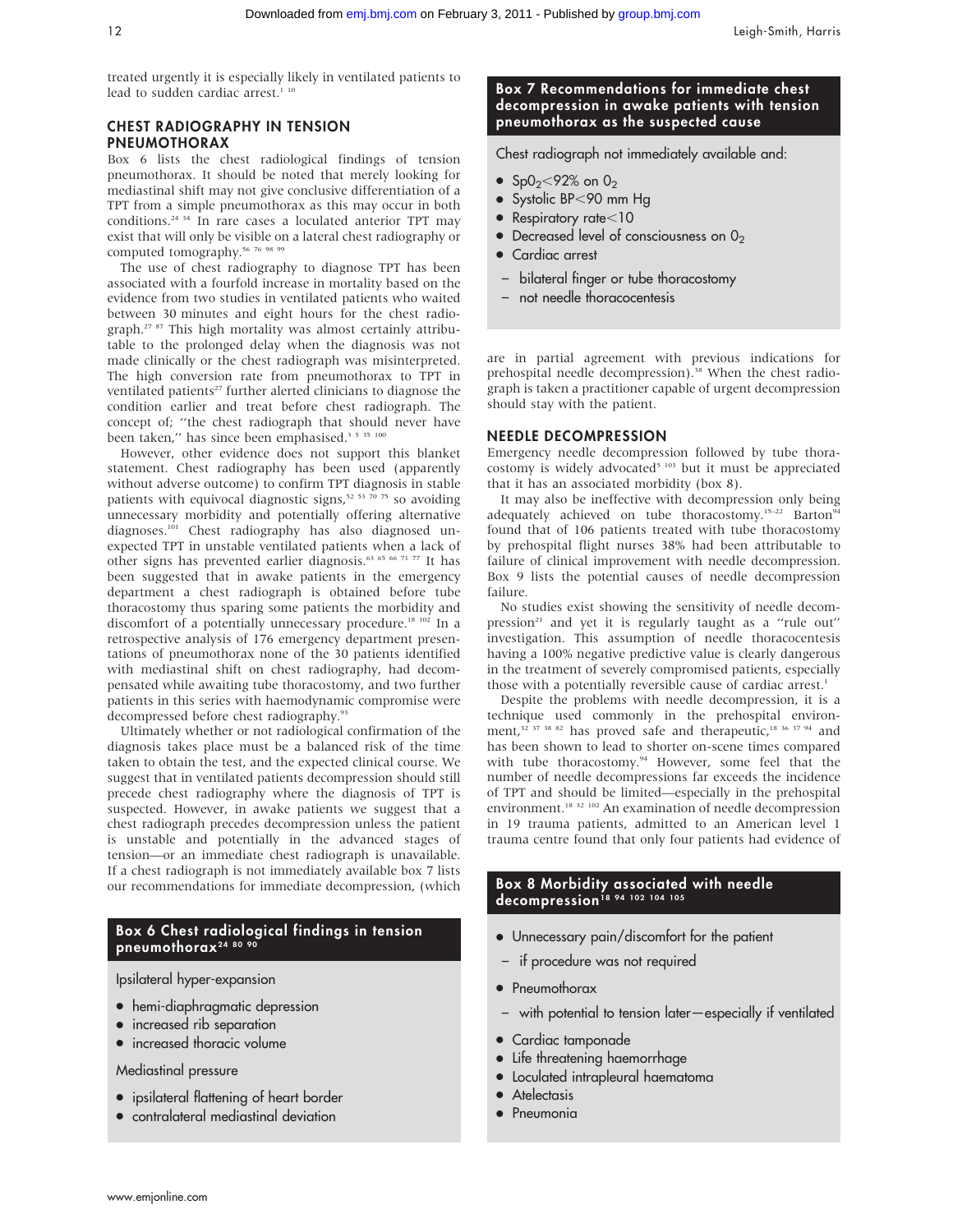### Box 9 Potential causes of needle decompression failure<sup>17</sup> 18 20 21 94

- Obstruction by:
- blood
- tissue
- kinking
- Missing a localised tension pneumothorax
- Inability to drain a large air leak
- Requirement for repeated needle decompression

pleural air leak and only two of these had tension physiology with just one being adequately decompressed by needle.<sup>18</sup>

Needle decompression in the 2nd/3rd intercostal space (ICS), mid-clavicular line (MCL) is easy to access, but entails penetration of pectoral muscles and a variable quantity of subcutaneous tissue with or without oedema and subcutaneous emphysema. A standard 14 gauge (4.5 cm) cannula may not be long enough to penetrate parietal pleura,<sup>15 16</sup> <sup>19</sup> <sup>22</sup> with up to one third of trauma patients having a chest wall thickness greater than 5 cm in the 2nd ICS MCL.<sup>106</sup> This will lead to treatment failure and diagnostic confusion, although using the trocar instead (7 cm) may negate this problem and prevent kinking.22 The use of the 4th or 5th ICS in the midaxillary line may be safer $105$  and has been recommended by  $ATLS<sup>5</sup>$  as it contains less fat and avoids large muscles. Unfortunately this site may have an increased risk of lung damage in the supine patient, as gas collects at the highest point and adhesions are most likely in more dependent parts of the lung.107

A syringe filled with sterile saline attached to the cannula may help confirm pleural penetration<sup>91 108</sup> and an Asherman chest seal may help stabilise the cannula preventing displacement or kinking.<sup>109</sup> Some authors advocate the attachment of a flutter valve to the cannula<sup>103</sup> but if attached wrongly this may cause re-tension.<sup>110</sup>

#### TUBE THORACOSTOMY

The rapid potential deterioration of TPT means that some suggest blind tube thoracostomy upon disease suspicion or after needle decompression.<sup>5 6</sup> This is arguably the treatment of choice, ensuring maximal pleural cavity evacuation and lung re-expansion.<sup>94</sup> It has been shown to be safe and effective in trained physician led prehospital trauma care.<sup>36 82 94</sup> In Coats' series<sup>36</sup> 57 patients with TPT who had received physician led blind needle decompression or tube thoracostomy in prehospital trauma care showed an improvement in BP and Sp0<sub>2</sub>, with one case of infection and one episode of tube misplacement, which was recognised and corrected on scene. Schmidt<sup>82</sup> noted no cases of re-tension after tube thoracostomy in his series of 76 patients. This approach inevitably has an over-diagnosis rate with 15 of 76 patients in whom tube thoracostomy was performed, having no haemopneumothorax or pneumothorax on arrival at the trauma centre.<sup>82</sup>

The reported complication rate of tube thoracostomy varies from 4% to 30% with only 1% occurring from insertion. $111-114$ Complications (box 10) are probably less common now that use of the trocar has been abandoned in place of blunt dissection,<sup>115</sup> although fatalities may still occur.<sup>116</sup>

Many tube thoracostomy complications are related to the tube itself—re-tension, haematoma, infection, subcutaneous placement.<sup>94</sup> Simple thoracostomy without tube placement is an effective alternative, (in ventilated patients) that avoids

### Box 10 Complications of tube thoracostomy<sup>117 118</sup>

- Death
- N Haemorrhage (most commonly intercostal artery damage)
- $\bullet$  Bronchopleural fistula
- Subcutaneous tube placement
- Intraperitoneal tube placement
- **Infection**
- Damage to
- Lung parenchyma
- Mediastinal contents
- Neurovascular bundles
- Myocardium

these complications. It also decreases time to decompression, decreases on scene time in prehospital care, and enables repeat 360˚ finger sweep in the event of patient deterioration.81 The latter will permit palpation of the lung to check for continued re-expansion and confirm the patency of pleural communication. The procedure simply entails a thoracostomy in the 4th or 5th ICS mid-axillary line, ensuring good finger access to the pleural cavity to permit decompression.

#### SUMMARY

Any pleural injury communicating with the atmosphere via a one way valve that opens on inspiration and closes on expiration will lead to an expanding pneumothorax. Defining the point of tension without IPP measurements is more difficult and it might be argued that ''expanding pneumothorax'' is a more appropriate term. For clinical purposes however we would suggest that a pneumothorax is considered to be under tension when it results in ''significant respiratory or haemodynamic compromise (the latter especially in ventilated patients) that reverses on decompression alone''—that is, without chest drain placement. A continual egress of air throughout the respiratory cycle will add to the diagnostic certainty—unlike a brief hiss during one phase of the respiratory cycle.

The true incidence of TPT is unknown but it is more common in ventilated than awake patients and possibly most common in ventilated patients with visceral pleural injury from chest trauma.<sup>5</sup>

The differences in the pathophysiology and presentation of TPT between awake and ventilated patients have been mentioned by other authors<sup>3 50</sup> but deserve increased emphasis. TPT should not be taught as if it was a single entity. The natural history of the disease is of progressive hypoxia with a variety of cardiorespiratory compensatory mechanisms, which are well seen in awake patients but are blunted by ventilation and sedation.

In ventilated patients TPT presents rapidly with consistent signs of respiratory and cardiac compromise. In contrast awake patients show a greater variability of presentations, which are generally more progressive, with slower decompensation. In both groups the general signs are more consistent than the lateralising signs and we suggest that the clinician attempts first to diagnose the condition and then to lateralise it. In trauma if the diagnosis of TPT is in doubt these lateralising signs may also help to differentiate TPT from other causes of severe respiratory embarrassment such as flail chest and pulmonary contusion. We feel that tracheal deviation and neck vein distension should be de-emphasised, if not abandoned altogether, as taught signs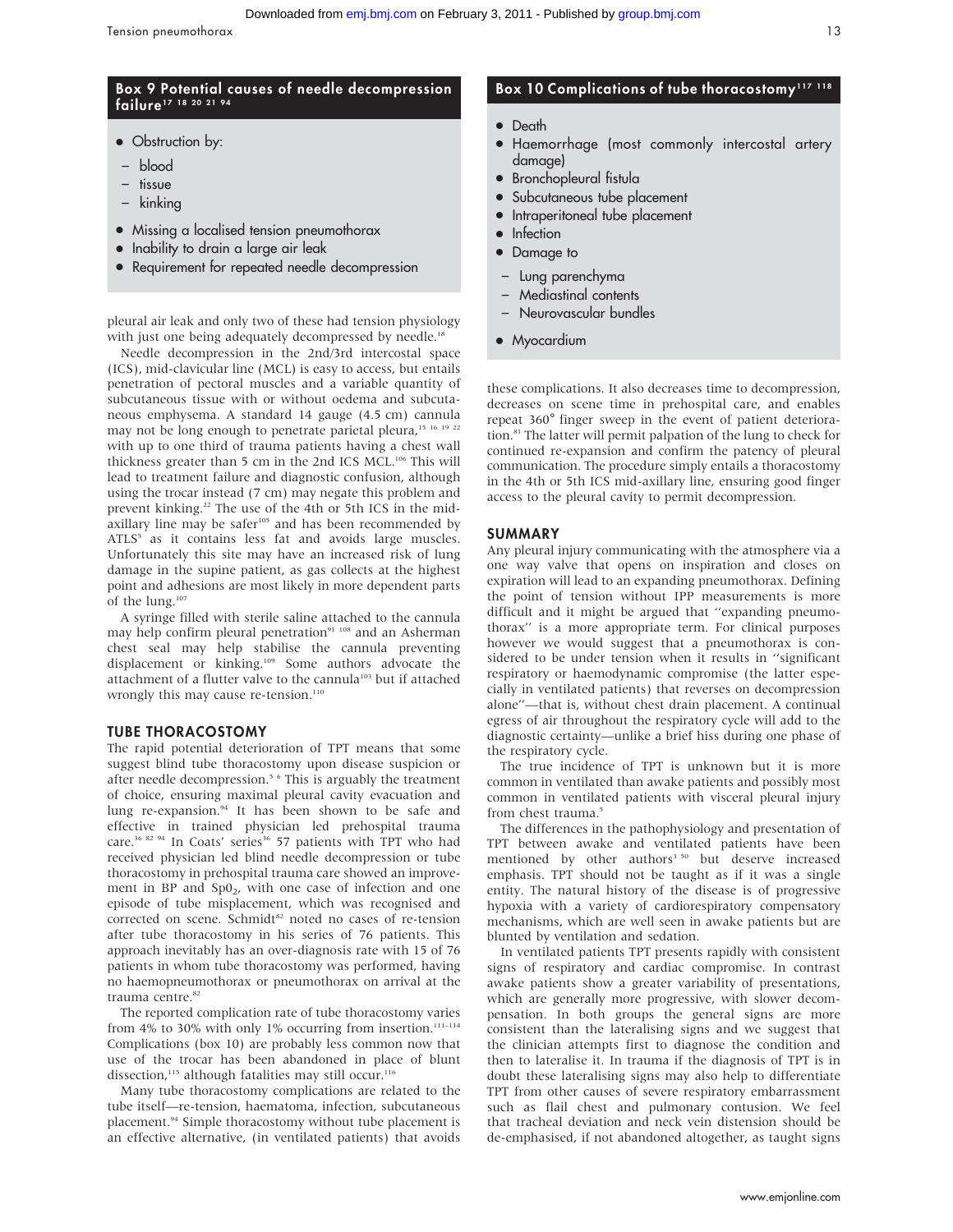of the disease. The clinician should also be aware of the preterminal signs in either group of patients and the fact that a ventilated patient is more likely to suffer a cardiac arrest in contrast with the awake patient who is more likely to suffer a respiratory arrest. We suggest the signs and symptoms listed in boxes 11 and 12 are adapted as the way of diagnosing TPT in both of these groups.

Once diagnosed treatment should begin with immediate high flow oxygen to maximise oxygenation and provide an oxygen reservoir for further resuscitation. Upright positioning may improve the patients condition and be beneficial for survival,<sup>11 30</sup> but should not be done in multi-trauma or other cases of suspected spinal injury.

Needle decompression still has a place and is potentially a life saver, but its indiscriminate use should be discouraged. Its potential for failure, the reasons for this, and alternative approaches should be emphasised in teaching. In awake patients it should be performed when there is specific evidence of decompensation (box 6) although immediate tube thoracostomy is preferred. Otherwise we would encourage that the clinician obtains a chest radiograph to confirm the diagnosis and lateralise the disease while being prepared to perform needle decompression should the patient decompensate.

In ventilated ICU patients needle decompression has a place in the immediate treatment of suspected TPT but where

### Box 11 Diagnosis of tension pneumothorax in ventilated patients

### Rapid disease progression

Early reliable

- $\bullet$  Decrease in Sp0<sub>2</sub>—immediate
- $\bullet$  Decrease in Q
- Decrease in BP
- Tachycardia

### **Others**

- Increased ventilation pressure
- $\bullet$  Surgical emphysema

Disease lateralisation

- Ipsilateral
- Hyper-resonance
- Decreased breath sounds
- Chest hyper-expansion
- Chest hypo-mobility
- Added sounds

#### Inconsistent

- Cyanosis
- Distended neck veins
- Tracheal deviation

### Monitor dependent<sup>32 50 95</sup>

- Increasing CVP
- $\bullet$  Increasing pulmonary arterial pressure
- ECG data
- Decreased mixed venous oxygen saturations

### Box 12 Diagnosis of tension pneumothorax in awake patients

### Reliable and early

- Pleuritic chest pain
- Air hunger
- Respiratory distress
- Tachypnoea
- Tachycardia
- $\bullet$  Falling SpO<sub>2</sub>
- Agitation

Disease lateralisation—ipsilateral

- Hyper-expansion
- Hypo-mobility
- Hyper-resonance
- Decreased breath sounds
- Added sounds-crackles/wheeze

Disease lateralisation—contralateral

• Hyper-mobility

Pre-terminal<sup>3 49 54</sup>

- Decreasing respiratory rate
- Hypotension
- $\bullet$  Decreasing Sp0<sub>2</sub>
- Decreasing level consciousness

#### Inconsistent

- $\bullet$  Tracheal deviation
- Distended neck veins

possible immediate tube thoracostomy should be encouraged as the treatment of choice. In a ventilated patient with significant chest trauma and undiagnosed shock or cardiac arrest (for example, in the prehospital or immediate resuscitation room phase) we would advocate formal thoracostomy (finger or tube) as an immediate treatment. However, it should also be noted that in unskilled hands the morbidity of thoracostomy is not insignificant (box 10).

Tension pneumothorax is a potential killer and the possibility of it should always be borne in mind. Its diagnosis however may be difficult even in the hands of experienced clinicians and the decisions regarding the best treatment option and its timing require critical decisions to be made. It is hoped that this review will help with that process and we encourage the submission and publication of further detailed case reports to build up the knowledge base—especially in the more variable disease that occurs in awake patients.

#### ACKNOWLEDGEMENTS

The authors would like to thank Mr Tim Coats, Professor of Emergency Medicine (Barts and the London, Queen Mary's School of Medicine, University of London) who provided invaluable support and advice during preparation of the final manuscript.

#### CONTRIBUTORS

Mr Leigh-Smith initiated the review, performed the original literature search, prepared the first draft, and collated the two authors drafts. Dr Harris performed a separate literature search and produced an independent draft. Both authors contributed to the final draft. Mr Leigh-Smith is the guarantor of this paper.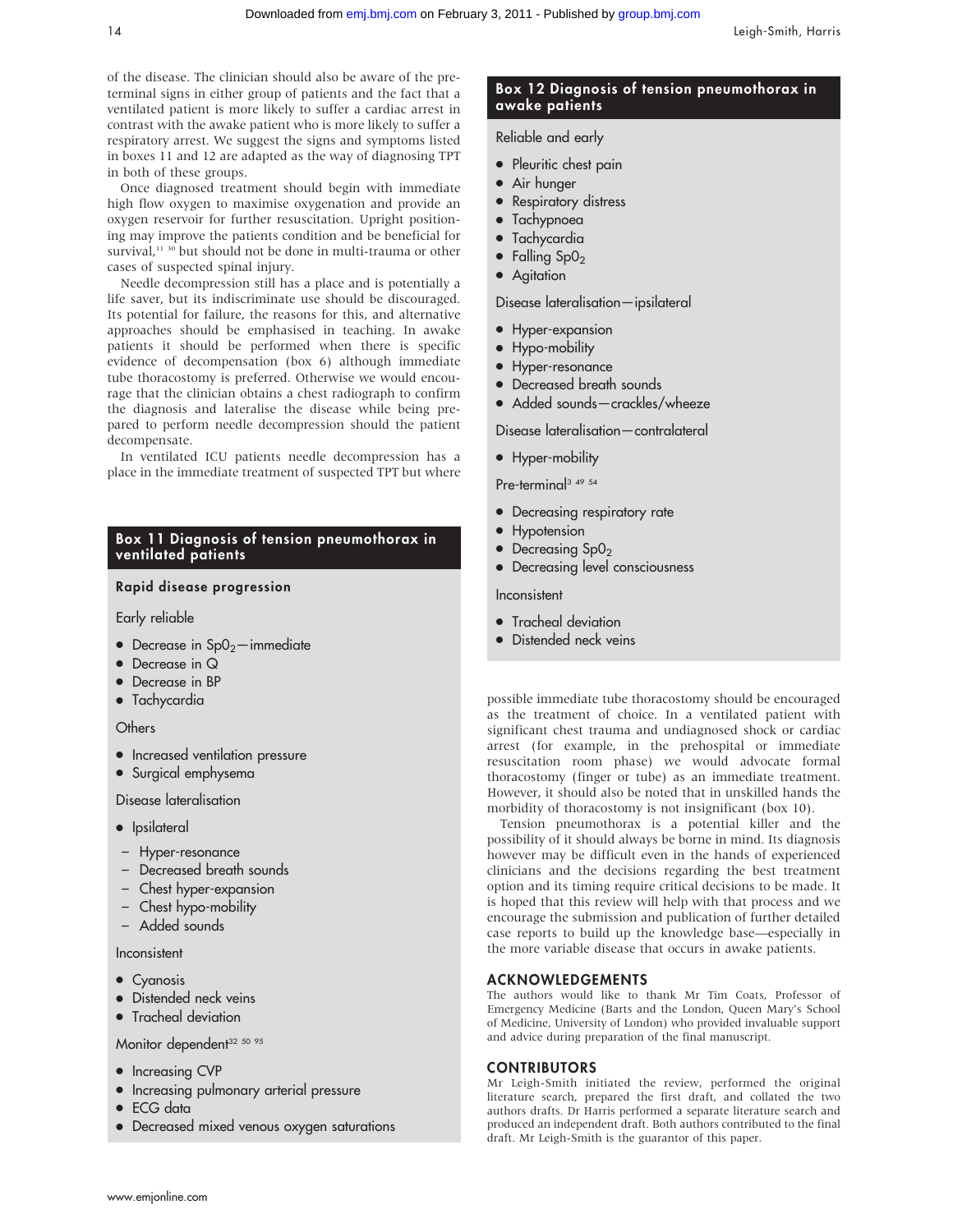Tension pneumothorax 15

#### Authors' affiliations .....................

S Leigh-Smith, Defence Medical Services, UK

T Harris, Intensive Care Unit, Alfred Hospital, Melbourne, Australia

Funding: none.

Conflicts of interest: none declared.

#### REFERENCES

- 1 Rojas R, Wasserberger J, Balasubramaniam S. Unsuspected tension pneumothorax as a hidden cause of unsuccessful resuscitation. Ann Emerg .<br>Med 1983;**12**:411-12.
- 2 Fischer H, Masel H. Spontaneous pneumothorax and tension pneumothorax as causes of sudden death (author's translation). Z Rechtsmedizin—Journal of Legal Medicine 1978;81:223–6.
- 3 Barton, ed. Tension pneumothorax. Curr Opin Pulm Med 1999;5:269–74.
- 4 ALSG. Advanced life support manual. 4th ed. London: Resuscitation Council (UK), 2001.
- 5 ATLS. Advanced trauma life support. 6th ed. Chicago: American College of
- Surgeons, 1997.<br>6 **Tintinalli J**, Kelen G, Stapczynski J. Emergency medicine—a comprehensive<br>study guide. 5th ed. New York: McGraw Hill, 2000.
- Greaves I, Porter K, Ryan J. Trauma care. London: Arnold, 2001. 8 Rosen P, Barkin R, Danzl D, et al. Emergency medicine—concepts and
- clinical practice. 4th ed. St Louis: Mosby, 1999. 9 Wyatt J, Illingworth R, Clancy M, et al. Oxford handbook of accident and emergency medicine. Oxford: Oxford University Press, 1999.
- 10 Watts BL, Howell MA. Tension pneumothorax: a difficult diagnosis. Emerg Med J 2001;18:319–20.
- 11 Holloway VJ, Harris JK. Spontaneous pneumothorax: is it under tension? J Accid Emerg Med 2000;17:222–3.
- 12 Hollins GW, Beattie T, Harper I, et al. Tension pneumothorax: report of two cases presenting with acute abdominal symptoms. J Accid Emerg Med 1994;11:43–4.
- 13 Dunlop MG, Beattie TF, P. G. P. Clinical assessment and radiography
- following blunt chest trauma. Arch Emerg Med 1989;6:125–7. 14 Spiteri MA, Cook DG, Clark SW. Reliability of eliciting physical signs in examination of the chest. Lancet 1988;i:873–5.
- 15 Britten S, Palmer SH. Chest wall thickness may limit adequate drainage of tension pneumothorax by needle thoracocentesis. J Accid Emerg Med 1996;13:426–7.
- 16 Britten S, Palmer SH, Snow TM. Needle thoracocentesis in tension neumothorax: insufficient cannula length and potential failure. Injury 1996;27:321–2.
- 17 Conces DJ Jr, Tarver RD, Gray WC, et al. Treatment of pneumothoraces utilizing small caliber chest tubes. Chest 1988;94:55–7.
- 18 Cullinane DC, Morris JA Jr, Bass JG, et al. Needle thoracostomy may not be
- indicated in the trauma patient. Injury 2001;32:749–52. 19 Jenkins C, Sudheer PS. Needle thoracocentesis fails to diagnose a large pneumothorax. Anaesthesia 2000;55:925–6.
- 20 Jones R, Hollingsworth J. Tension pneumothoraces not responding to needle thoracocentesis. Emerg Med J 2002;19:176–7.
- 21 Mines D, Abbuhl S. Needle thoracostomy fails to detect a fatal tension pneumothorax [erratum appears in Ann Emerg Med 1993;22:1364]. Ann Emerg Med 1993;22:863–6.
- 22 Pattison GT. Needle thoracocentesis in tension pneumothorax: insufficient cannula length and potential failure. Injury 1996;27:758.
- 23 Driscoll P, Gwinutt C, Graham T. Chest and cardiac trauma. In: Skinner D, Swain A, Peyton R, eds. Cambridge textbook of accident and emergency medicine. Cambridge: Cambridge University Press, 1997:538.
- 24 Teplick SK, Clark RE. Various faces of tension pneumothorax. Postgrad Med 1974;56:87–92.
- 25 Saltet JF. Pneumothorax. Lancet 1979;i:671.
- 26 Ludwig J, Kienzle GD. Pneumothorax in a large autopsy population. A study of 77 cases. Am J Clin Pathol 1978;70:24–6.
- 27 Steier M, Ching N, Roberts EB, et al. Pneumothorax complicating continuous ventilatory support. J Thorac Cardiovasc Surg 1974;67:17-23.
- 28 Yu PY, Lee LW. Pulmonary artery pressures with tension pneumothorax. Can J Anaesth 1990;37:584–6.
- 29 Chen KY, Jerng JS, Liao WY, et al. Pneumothorax in the ICU: patient
- outcomes and prognostic factors. Chest 2002;1**22**:678–83.<br>30 **Rutherford RB**, Hurt HH Jr, Brickman RD, et al. The pathophysiology of<br>progressive, tension pneumothorax. *J Trauma* 1968;**8**:212–27.
- 31 Seaton D. Pneumothorax. In: Seaton A, Leitch A, eds. Crofton and Douglas's respiratory diseases. 5th ed. Oxford: Blackwell Science, 2000:1182–211. 32 Bjerke H. Tension pneumothorax. Emedicine Specialities, 2002. (http://
- www.emedicine.com/med/topic2793.htm). 33 Gustman P, Yerger L, Wanner A. Immediate cardiovascular effects of tension pneumothorax. Am Rev Respir Dis 1983;127:171–4.
- 34 Fraser R, Pare J. Tension pneumothorax and hydrothorax. In: Diagnosis of
- diseases of the chest. Philadelphia: W B Saunders, 1978:598. 35 Light RW. Tension pneumothorax. Intensive Care Med 1994;20:468–9.
- 36 Coats TJ, Wilson AW, Xeropotamous N. Pre-hospital management of
- patients with severe thoracic injury. *Injury* 1995;2:581–5.<br>37 **Cameron PA**, Flett K, Kaan E, *et al.* Helicopter retrieval of primary trauma<br>patients by a paramedic helicopter service. Aust N Z J Surg 1993;**63**:790–7.<br>**3**
- Prehosp Emerg Care 1998;2:132-5.
- 39 Tocino IM, Miller MH, Fairfax WR. Distribution of pneumothorax in the supine and semirecumbent critically ill adult. AJR Am J Roentgenol 1985;144:901–5.
- 40 Simmons D, Hemingway A, Richiuti N. Acute circulatory effects of pneumothorax in dogs. J Appl Physiol 1958;12:255-61.
- 41 **Hilton R**. Some effects of artificial pneumothorax on the circulation. J Pathol Bacteriol 1925;37:1–8.
- 42 Kilburn K. Cardiorespiratory effects of large pneumothorax in conscious and anaesthetised dogs. J Appl Physiol 1963;18:279–83.
- 43 Maloney JV Jr, Schmutzer K, Raschke E. Paradoxical respiration and ''pendelluft.'' J Thorac Cardiovasc Surg 1961;41:291–8.
- 44 Stewart H, BaileyJr R. The effect of unilateral spontaneous pneumothorax on the circulation in man. J Clin Invest 1940;19:321–6. 45 Bennett RA, Orton EC, Tucker A, et al. Cardiopulmonary changes in
- conscious dogs with induced progressive pneumothorax. A*m J Vet Res*<br>1989;**50**:280–4.
- 46 Carvalho P, Hilderbrandt J, Charan NB. Changes in bronchial and pulmonary arterial blood flow with progressive tension pneumothorax. J Appl Physiol 1996;81:1664-9.
- 47 Hurewitz AN, Sidhu U, Bergofsky EH, et al. Cardiovascular and respiratory consequences of tension pneumothorax. Bull Eur Physiopathol Respir 1986;22:545–9
- 48 West J. The mechanics of breathingRespiratory physiology—the essentials. 5th ed. Baltimore: Williams and Wilkins, 1995:31–50, 89–116.
- 49 Barton ED, Rhee P, Hutton KC, et al. The pathophysiology of tension pneumothorax in ventilated swine. J Emerg Med 1997;15:147-53.
- 50 Beards SC, Lipman J. Decreased cardiac index as an indicator of tension pneumothorax in the ventilated patient. Anaesthesia 1994;49:137–41.
- 51 Leigh-Smith S, Davies G. Tension pneumothorax—eyes may be more diagnostic than ears. Emerg Med J 2003;20:1–2.
- 52 Askins DC. Spontaneous tension pneumothorax during sexual intercourse. Ann Emerg Med 1984;**13**:303–6.<br>53 **Boon D**, Llewellyn T, Rushton P. A strange case of a tension pneumothorax.
- Emerg Med J 2002;19:470–1.
- 54 Friend KD. Prehospital recognition of tension pneumothorax. Prehosp Emerg Care 2000;4:75–7. 55 Slay RD, Slay LE, Luehrs JG. Transient ST elevation associated with tension
- pneumothorax. JACEP 1979;8:16–18. 56 Vermeulen EG, Teng HT, Boxma H. Ventral tension pneumothorax. J Trauma 1997;43:975–6.
- 57 Wilkinson D, Moore E, Wither P, et al. ATLS on the ski slopes-a steamboat experience. J Trauma 1992;32:448-51.
- 58 Werne CS, Sands MJ. Left tension pneumothorax masquerading as anterior myocardial infarction. Ann Emerg Med 1985;14:164–6.
- 59 Baldwin LN. Mixed venous oximetry in the diagnosis of tension neumothorax. *Anaesthesia* 1995;**50**:181–2.
- 60 Cohen Y, Laker M. Tension pneumothorax from inappropriate oxygen administration. Harefuah 1993;124:549–51, 599.
- 61 Gambrill VL. Diagnosis and treatment of tension pneumothorax under anesthesia: a case report. AANA Journal 2002;70:21–4.
- 62 Hardy MJ, Huard C, Lundblad TC. Bilateral tension pneumothorax during jet ventilation: a case report. AANA Journal 2000;68:241–4. 63 Janssens U, Koch KC, Graf J, et al. Severe transmyocardial ischemia in a
- 
- patient with tension pneumothorax. *Crit Care Med* 2000;**28**:1638–41.<br>64 **Monterrubio Villar J**, Fernandez Berges D, Alzugaray Fraga RJ, *et al.* [ST<br>elevation and tension pneumothorax]. *Rev Esp Cardiol* 2000;**53**:467–70.
- 65 Strizik B, Forman R. New ECG changes associated with a tension<br>pneumothorax: a case report. Chest 1999;115:1742–4.<br>66 Wells L, Aves T. Pneumothorax presenting as ischaemia of the hand.
- Anaesthiology 1995;82:586–7.
- 67 Woodcock TE, Murray S, Ledingham IM. Mixed venous oxygen saturation changes during tension pneumothorax and its treatment. Anaesthesia 1984;39:1004–6.
- 68 Plewa MC, Ledrick D, Sferra JJ. Delayed tension pneumothorax complicating central venous catheterization and positive pressure ventilation. Am J Emerg Med 1995;13:532–5.
- 69 Criddle LM. An unusual case of tension pneumothorax. Am J Crit Care 1995;4:314–18.
- 70 Hostetler MA, Davis CO. Bilateral localized tension pneumothoraces refractory to needle decompression. Pediatr Emerg Care 1999;15:322–4.
- 71 Engoren M, de St Victor P. Tension pneumothorax and contralateral presumed pneumothorax from endobronchial intubation via
- cricothyroidotomy. Chest 2000;118:1833–5.<br>72 **Rai A**, Iftikhar S. Tension pneumothorax complicating diagnostic upper<br>endoscopy: a case report. A*m J Gastroenterol* 1999;**94**:845–7.
- 73 Seher G, Janda A. Tension pneumothorax as anaesthesia complication report on 3 cases (author's translation). Anaesthesist 1975;24:183–4.
- 74 Laishley RS, Aps C. Tension pneumothorax and pulse oximetry. Br J Anaesth 1991;66:250–2.
- 75 Connolly JP. Hemodynamic measurements during a tension pneumothorax.
- Crit Care Med 1993;**21**:294–6.<br>76 **Ross IB**, Fleiszer DM, Brown RA. Localized tension pneumothorax in patients
- with adult respiratory distress syndrome. *Can J Surg* 1994;**37**:415–19.<br>77 **Loer S**, Fritz KW. [Life threatening tension pneumothorax after puncture of the subclavian vein and dislocation of thoracic drainage]. Anaesthesiol Reanim 1994;19:137–8.
- 78 Mariani PJ, Sharma S. Iatrogenic tension pneumothorax complicating outpatient Heimlich valve chest drainage. J Emerg Med 1994;12:477–9.
- 79 Tan EC, van der Vliet JA. [Delayed (tension) pneumothorax after placement of a central venous catheter]. Ned Tijdschr Geneeskd placement of a com-<br>1999;143:1872-5.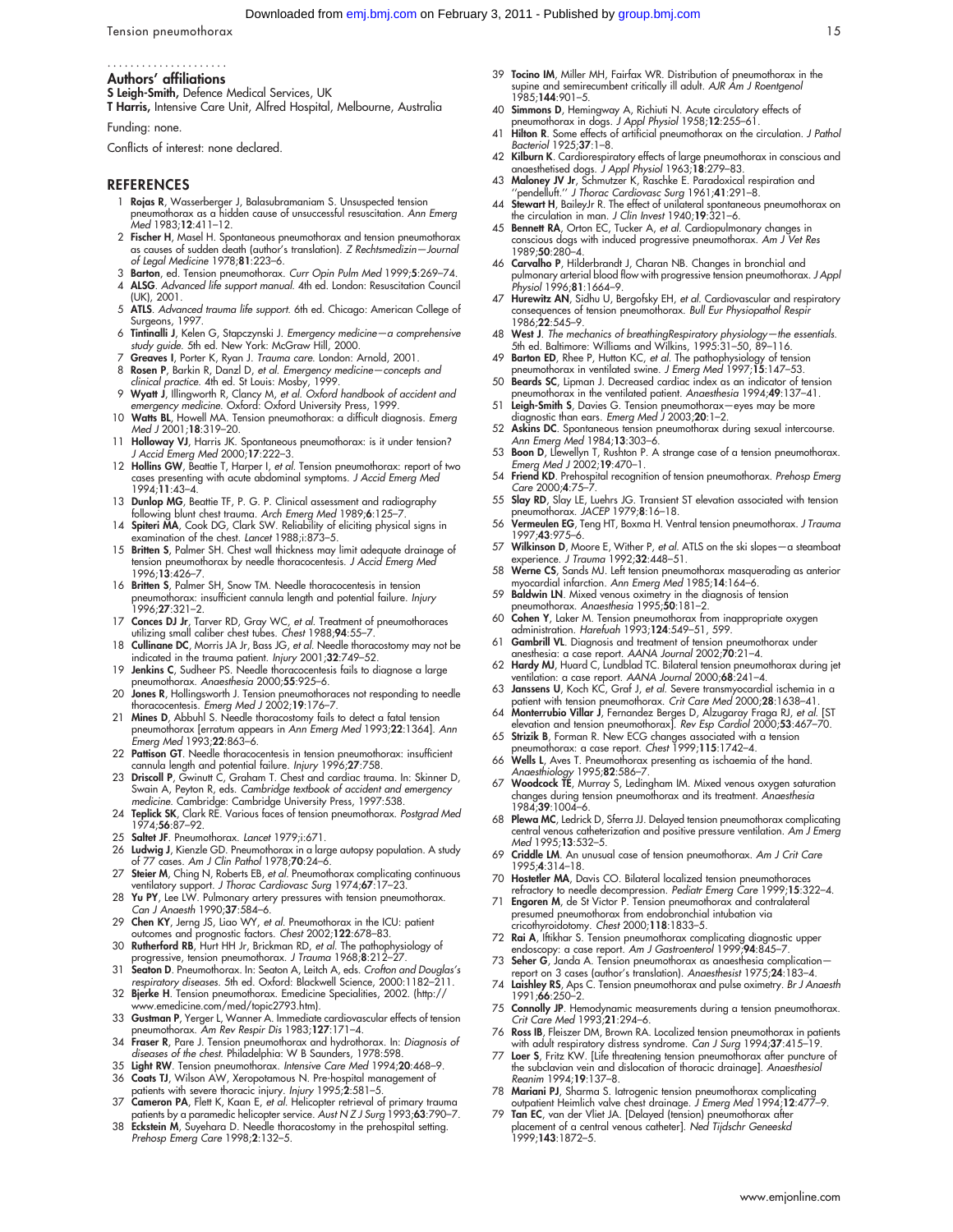- 80 Gobien RP, Reines HD, Schabel SI. Localized tension pneumothorax: unrecognized form of barotrauma in adult respiratory distress syndrome. Radiology 1982;142:15–19.
- 81 Deakin CD, Davies G, Wilson A. Simple thoracostomy avoids chest drain insertion in prehospital trauma. J Trauma 1995;39:373–4.
- 82 Schmidt U, Stalp M, Gerich T, et al. Chest tube decompression of blunt chest injuries by physicians in the field: effectiveness and complications. *J Trauma*<br>1998;**44**:98–101.
- 83 Bourgouin P, Cousineau G, Lemire P, et al. Computer tomography used to exclude pneumothorax in bullous lung disease. J Can Assoc Radiol 1985;36:341–2.
- 84 Chan SS. Emergency bedside ultrasound to detect pneumothorax. Acad Emerg Med 2003;10:91–4.
- 85 L**ichtenstein DA**, Menu Y. A bedside ultrasound sign ruling out<br>pneumothorax in the critically ill. Lung sliding. *Chest* 1995;**108**:1345–8.<br>86 **Gordon R**. The deep sulcus sign. *Radiology* 1980;**136**:25–7.
- 87 Kollef MH. Risk factors for the misdiagnosis of pneumothorax in the intensive care unit. Crit Care Med 1991;19:906–10.
- 88 Kollef MH. Hemodynamic measurements during a tension pneumothorax. Crit Care Med 1994;22:896.
- 89 Kollef MH. The effect of an increased index of suspicion on the diagnosis of
- pneumothorax in the critically ill. Mil Med 1992;157:591–3. 90 Greene R, McLoud TC, Stark P. Pneumothorax. Semin Roentgenol 1977;12:313–25.
- 91 Light R. Textbook of respiratory medicine. Philadelphia: WB Saunders, 1988.
- 92 Kupferschmid JP, Carr T, Fonger JD, et al. Chronic tension pneumothorax mimicking tension bullae. Use of video-assisted thoracoscopy for diagnosis. Chest 1993;104:1913–14.
- 93 Clark S. Is mediastinal shift always an emergency? ACEM winter symposium, Melbourne, 2003.
- 94 Barton ED, Epperson M, Hoyt DB, et al. Prehospital needle aspiration and tube thoracostomy in trauma victims: a six-year experience with aeromedical crews. J Emerg Med 1995;13:155–63.
- 95 Gilbert TB. Hemodynamic consequences of tension pneumothorax. Crit Care Med 1993;21:1981–2.
- 96 Richards DW Jr, Riley C, Hiscock M. Cardiac output following artificial pneumothorax in man. Arch Intern Med 1932;49:994–1006.
- Weiss R. Ueber die Durchblutung der Kollapsslunge beim experimentellen Pneumothorax. Z Exp Med 1926;53.
- 98 Collins JA, Samra GS. Failure of chest X-rays to diagnose pneumothoraces after blunt trauma. Anaesthesia 1998;53:74-8.
- 99 Jantsch H, Winkler M, Pichler W, et al. [Pneumothorax in intensive care patients. The value of tangential views]. *Rofo Fortschr Geb Rontgenstr Neuen*<br>Bildgeb *Verfahr* 1990;**153**:275–7.
- 100 **Baumann MH**, Sahn SA. Tension pneumothorax: diagnostic and therapeutic
- pitfalls. *Crit Care Med* 1993;**21**:177–9.<br>101 **Coren ME**, Rosenthal M, Bush A. Congenital diaphragmatic hernia misdiagnosed as tension pneumothorax. Pediatr Pulmonol  $1997.24.119-21$
- 102 Etoch SW, Bar-Natan MF, Miller FB, et al. Tube thoracostomy. Factors related to complications. Arch Surg 1995;130:521–5, 525–6.
- 103 Bowman J. Pneumothorax, tension and traumatic. http://
- www.emedicine.com/emerg/topic470.htm, 2002. 104 Butler KL, Best IM, Weaver WL, et al. Pulmonary artery injury and cardiac tamponade after needle decompression of a suspected tension pneumothorax. J Trauma 2003;54:610–11.
- 105 Rawlins R, Brown KM, Carr CS, et al. Life threatening haemorrhage after anterior needle aspiration of pneumothoraces. A role for lateral needle aspiration in emergency decompression of spontaneous pneumothorax. Emerg Med J 2003;20:383–4.
- 106 Marinaro J, Kenny C, Smith S, et al. Needle thoracostomy in trauma patients: what catheter length is adequate? Acad Emerg Med 2003;10:495.
- 107 **Goodman L**, Putman C. Intensive care radiologyImaging of the critically ill.<br>2nd ed. Philadephia: W B Saunders, 1982:99–100. 108 Light R. PneumothoraxPleural disease. 3rd ed. Baltimore: Williams and
- Wilkins, 1995:242–77. 109 Allison K, Porter KM, Mason AM. Use of the Asherman chest seal as a
- stabilisation device for needle thoracostomy. Emerg Med J 2002;19:590–1.
- 110 Mainini SE, Johnson FE. Tension pneumothorax complicating small-caliber chest tube insertion. Chest 1990;97:759–60.
- 111 Millikan J, Moore E, Steiner E, et al. Complications of tube thoracostomy for acute trauma. Am J Surg 1980;140:738–41.
- 112 Daly RC, Mucha P, Pairolero PC, et al. The risk of percutaneous chest tube thoracostomy for blunt thoracic trauma. Ann Emerg Med 1985;14:865–70.
- 113 Chan L, Reilly KM, Henderson C, et al. Complication rates of tube thoracostomy. Am J Emerg Med 1997;15:368–70.
- 114 Bailey RC. Complications of tube thoracostomy in trauma. J Accid Emerg Med 2000;17:111–14.
- 115 **Hyde J**, Sykes T, Graham T. Reducing morbidity from chest drains. BMJ<br>1997;**314**:914–15.
- 116 Muckart DJ, Aitchison JM. Fatality from blind intubation of suspected tension pneumothorax. Injury 1989;20:175-6.
- 117 Tang AT, Velissaris TJ, Weeden DF. An evidence-based approach to drainage of the pleural cavity: evaluation of best practice. J Eval Clin Pract 2002;8:333–40.
- 118 Phillips J. The chest (pneumothorax, haemothorax, effusions and empyema). The Internet Journal of Thoracic and Cardiovascular Surgery 2003;5. (http://www.ispub.com/ostia/index.php?xmlfilepath = jouurnals/ijtcvs/ vol5n2/chest.xml).